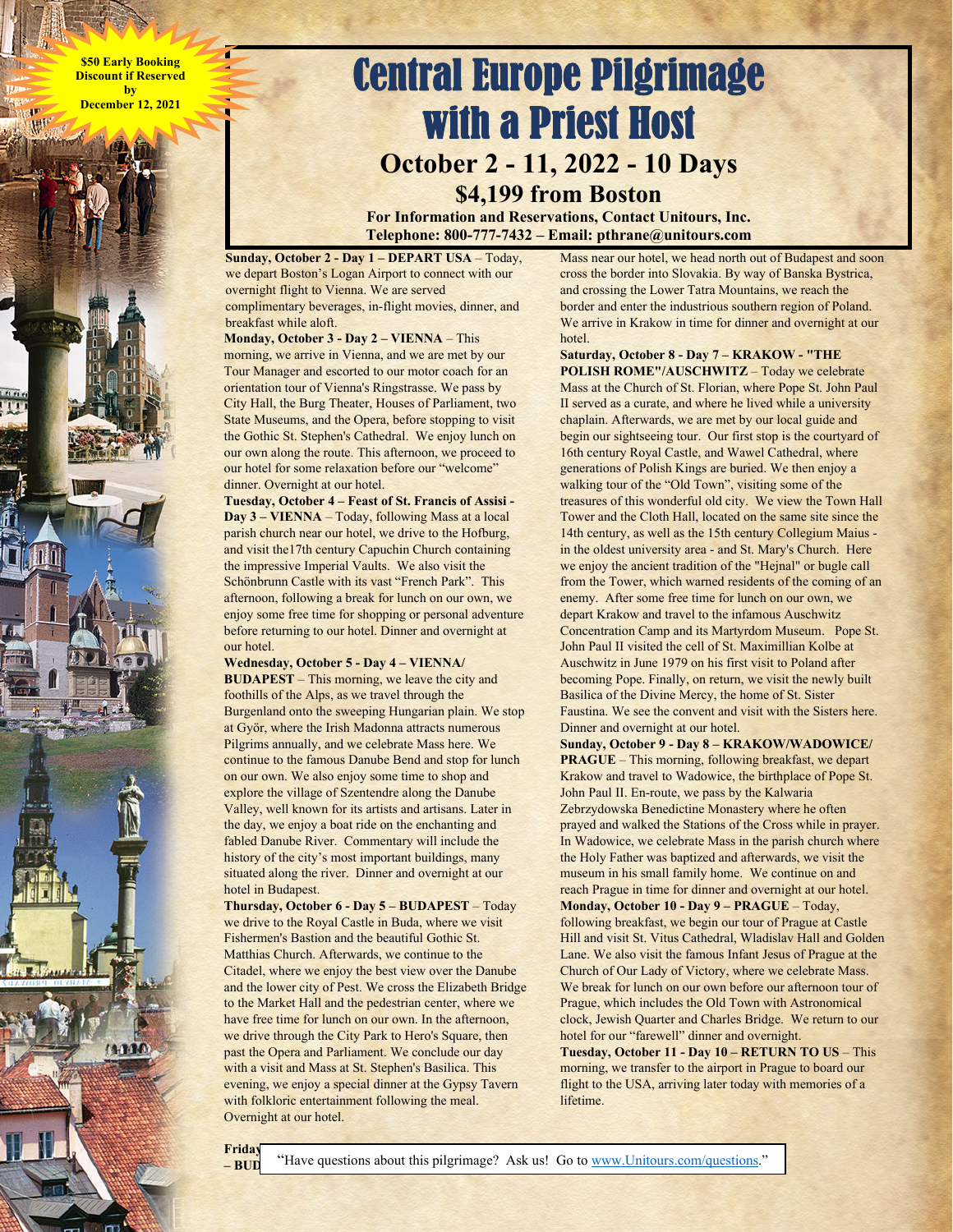**\$50 Early Booking Discount if Reserved by** 

## **12/12/2021 Central Europe Pilgrimage LH1002GS**

 **Mail to: Unitours, Inc. 10 Midland Ave #202. Port Chester, NY 10573 Please reserve \_\_\_ seats on this Central Europe Pilgrimage – October of 2022 - October 2 - 11, 2022** 

**Enclosed please find deposit of \$500 per person (Payable to Unitours, Inc.)** 

PLEASE ENCLOSE A COPY OF YOUR PASSPORT (**Passport MUST be valid until April 11, 2023, or later.)** Name(s) as appears on passport) My Roommate:

| Address:                                                                       | Please assign a roommate (if available)<br>I prefer a single room - \$649 supplement and                 |
|--------------------------------------------------------------------------------|----------------------------------------------------------------------------------------------------------|
| City, State $&$ Zip                                                            | limited in number.<br>I/we wish to purchase optional travel insurance                                    |
| Daytime Telephone:                                                             | starting at \$206 now in order to cover preexisting<br>conditions. (See "Travel Insurance" on pilgrimage |
| Email Address:                                                                 | terms for price and details.)<br>Apply \$50 if booked by December 12, 2021                               |
| Name(s) as you'd like them to appear on nametags:<br>Charge my deposit to Visa | <b>MasterCard</b><br>Discover<br>Amex                                                                    |
| $Card \#$                                                                      | Exp. Date                                                                                                |

**I understand that certain charges such as air taxes, fuel surcharges and rates of exchange can affect the final cost and I agree to pay such costs should adjustments be necessary. I have read and understand the Deposit and Cancellation Fees.** \_\_\_\_\_\_\_\_\_\_\_\_\_\_\_\_\_\_\_\_\_\_\_\_\_\_\_\_\_\_\_\_\_\_\_\_\_\_\_\_\_\_**Signature**

**TOTAL TOUR PRICE: The tour price is based on** airfare, cruise, land rates and rates of exchange in effect November 2, 2021. All rates are subject to change without prior notice. Should the rates go up or down, an adjustment would be made prior to departure. Refunds CANNOT be granted for any accommodations, services or events that are not used nor if you deviate from the tour. If fewer than 30 pilgrims participate a price adjustment may be necessary.

**PASSPORT AND VISA REQUIREMENTS:** A valid passport is required. At the time of printing, U.S. citizens holding valid passports DO NOT REQUIRE visas but may require COVID vaccination for the country or countries being visited. Passport MUST be valid until April 11, 2023. or later. Citizens of countries other than U.S. please contact the consulate of the country or countries being visited to determine visa requirements.

**AIR TRANSPORTATION:** International flight reservations are being held on Lufthansa Airlines. No stopovers are permitted. Any changes after ticket is issued, carries a mandatory charge of \$200. Once the tickets are issued, they are NON-TRANSFERABLE AND NON-REFUNDABLE. Any requests to change a ticket once issued will incur a reissue fee of \$200 plus any fare differential will apply. Cancellation of air seat within 90 days of departure will incur a \$200 penalty.

**DOMESTIC AIRFARE:** For those who make domestic air arrangements to the originating city of this tour, your tour host and Unitours strongly recommend the purchase of tickets that can be changed without heavy fees and penalties as international flight schedules are always subject to change.<br>HOTEL ACCOMMODATIONS: Specially selecte

Specially selected hotels based on twin occupancy with private bath. Single Room supplement of \$649 will be charged where requested and available. If you do not have a roommate and Unitours is unable to arrange one, you will be billed for the single room supplement. All singles are subject to availability.

**MEALS:** Breakfast and Table D' Hote dinners are provided daily except where noted in the itinerary. An extra charge will be made when coffee, tea or other beverages are not included in the menu of the day with the dinner meal.

**TIPS AND TAXES:** Tips and taxes normally appearing on hotel and restaurant bills as service are included, as are all government and local taxes on hotels and meals, porterage of one suitcase per person. International departure taxes of \$190 plus current fuel surcharges of \$360 are included (subject to change). TIPS TO TOUR MANAGER/GUIDES, DRIVERS OR DINING ROOMS STAFF OF \$97 ARE NOT INCLUDED. One average sized suitcase not exceeding 50 lbs total weight and 62 linear inches (height plus width plus depth) is permitted throughout the trip.

**NOT INCLUDED:** Expenses and items not specifically mentioned in this brochure are NOT covered, including but not limited to: passport and visa fees, meals not listed and items of a personal nature such as laundry, wines, liquors, mineral waters, after dinner coffee or tea, sightseeing or services other than those specifically mentioned, tips and taxes mentioned above, excess baggage and insurance, etc.

**DEPOSITS AND CANCELLATIONS:** A deposit of \$500 is required to secure reservations. Any balance is to be paid in full no later than 60 days before departure of tour. Final payments received **by** Unitours after 45 days before departure must include a \$25 late payment fee. (This does not apply for new reservations made within 45 days of departure.) Reservations made within 60 days of departure must include full payment. Amex, Discover, Visa and MasterCard are accepted with signed reservation form. Final payments will be applied to same credit card on final payment due date including insurance. Cancellations made from time of reservation to within 61 days prior to departure - - \$400 administration fee (charged to deposit) plus any air penalties noted above. In the event of a cancellation from 60 to 31 days prior to departure - - \$400 administration fee plus up to 50% of the land cost, plus any air penalties noted above. No refund for cancellations received within 30 days of departure. All cancellation and refund claims must be in writing to Unitours, Inc. **BANK FEE:** A fee of \$50 will be charged for any check that is returned to us for insufficient or unavailable funds.

**DEVIATIONS:** A service charge of \$50 pp will be applied for any deviations made in tour, (where possible), PLUS any additional air or land charges incurred.

**TRAVEL INSURANCE:** Optional Travel Insurance is strongly recommended for your trip. See www.Unitours.com/TravelInsurance for full details including optional Cancel for any reason coverage. (NOT AVAILABLE FOR NEW YORK RESIDENTS.) Cost of travel insurance for this trip starts at \$206. To cover preexisting conditions, insurance must be purchased with your

reservation. (See reservation form). If paying by check, add insurance cost to your deposit. Insurance can also be purchased at the time of your final payment. L**AND ARRANGEMENTS:** The tour operator reserves the right to change the itinerary due to unforeseen emergencies.

**RESPONSIBILITIES:** Unitours, Inc., the organizer, and their representatives act only as agents for the tour members in making arrangements for hotels, transportation, sightseeing, restaurants or any other services in connection with the itinerary. They will exercise reasonable care in making such arrangements, however, they do not assume any liability whatsoever, for any injury, damage, loss, accident or delay to person or property because of any acts of war or terrorism, any act of default of any hotel, carrier, restaurant, company or person rendering any of the services included in the tours. The tickets, coupons, tariffs, rules or contracts currently in use by any carrier, hotel, restaurant or other contractor rendering services shall constitute the sole contract between such contractor and the tour member. Unitours Inc., or the organizer, accept no responsibility for any damage or delay due to sickness, pilferage, labor disputes, machinery breakdown, quarantine, government restraints, weather or any other cause beyond their personal control. No carrier shall be responsible for any act, omission or events during the time passengers are not on board its own conveyance. The right is reserved to cancel or change itineraries or substitute services without notice and to decline to accept or retain any passenger at any time. In view of statutory or contractual limitations that may apply to personal injury or property damage losses the purchase of accident and baggage insurance is strongly recommended. Optional travel insurance offered by Unitours must be paid with your final payment.

**ERRORS:** In case of printing, typographical errors, computer errors, verbal or human billing errors, we reserve the right to invoice or re-invoice participants with corrected billing.